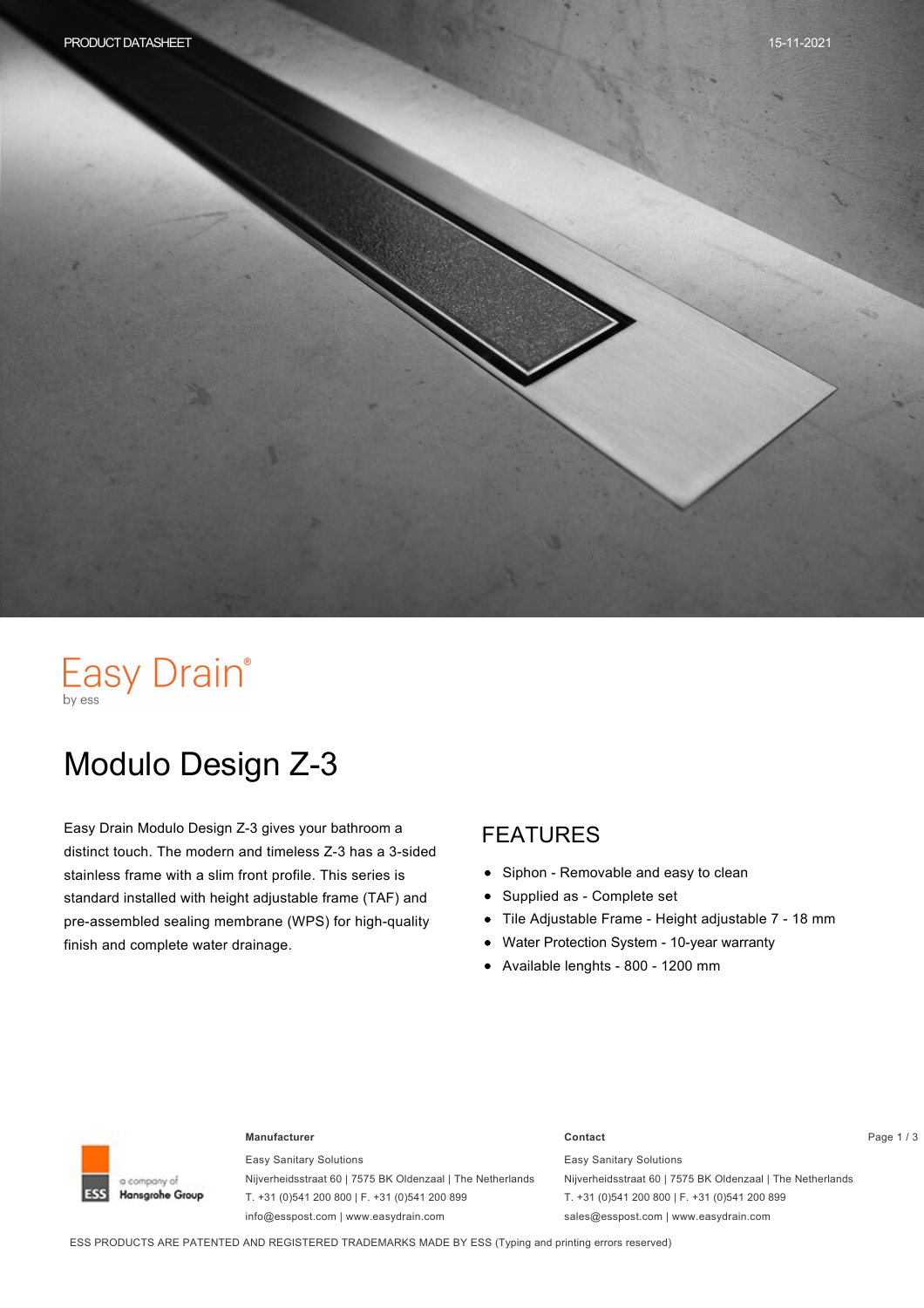### GENERAL

| Serie         | Modulo Design Z-3            |
|---------------|------------------------------|
| Name          | Modulo Design Z-3            |
| Model         | Rectangular shower drain     |
| Length (mm)   | 800, 900, 1000, 1200         |
| Product type  | Complete                     |
| Application   | New construction, Renovation |
| Certification | <b>DIN 18534</b>             |
|               |                              |

#### **INSTALLATION**

| Substrate                                   | Concrete / Sand Cement, Wooden floors, Lewis sheets |
|---------------------------------------------|-----------------------------------------------------|
| Floor finish                                | Tiles / Mosaic, Glass Mosaic, Thin tiles            |
| Height adjustable feet                      | Included                                            |
| Installation option                         | Floor, Wall                                         |
| Outlet                                      | Horizontal                                          |
| Connection (mm)                             | 40                                                  |
| Min. installation depth (mm) (built-in set) | 63                                                  |
| Min. installation depth (mm) (incl. grate)  | 70                                                  |

#### DRAINAGE

| Max. drainage capacity entrance (I/min) |  |
|-----------------------------------------|--|
| Max. drainage capacity wall (I/min)     |  |
| Max. drainage capacity (I/min)          |  |

#### **BUILT-IN SET**

| Pre-assembled sealing membrane | Included           |
|--------------------------------|--------------------|
| Siphon features                | Cleanable          |
| Water seal height (mm)         | 30                 |
| Outlet                         | Horizontal         |
| Material siphon                | Polypropylene (PP) |

#### **DESIGN**

| Grate finish                   | Tile                           |
|--------------------------------|--------------------------------|
| Grate pattern                  | Zero / Closed                  |
| Grate width (mm)               | 46                             |
| Grate tile insert (mm)         | 12                             |
| Adjustable grate               | <b>No</b>                      |
| Frame type                     | TAF (Tile Adjustable Frame)    |
| <b>TAF Frame material</b>      | Stainless steel (304)          |
| Design frame finish            | <b>Brushed stainless steel</b> |
| Frame width (mm)               | 81                             |
| Wheelchair accessible          | Yes                            |
| <b>Extension set available</b> | <b>No</b>                      |



Easy Sanitary Solutions Nijverheidsstraat 60 | 7575 BK Oldenzaal | The Netherlands T. +31 (0)541 200 800 | F. +31 (0)541 200 899 info@esspost.com | www.easydrain.com

#### **Manufacturer Contact** Page 2 / 3 Easy Sanitary Solutions

Nijverheidsstraat 60 | 7575 BK Oldenzaal | The Netherlands T. +31 (0)541 200 800 | F. +31 (0)541 200 899 sales@esspost.com | www.easydrain.com

ESS PRODUCTS ARE PATENTED AND REGISTERED TRADEMARKS MADE BY ESS (Typing and printing errors reserved)